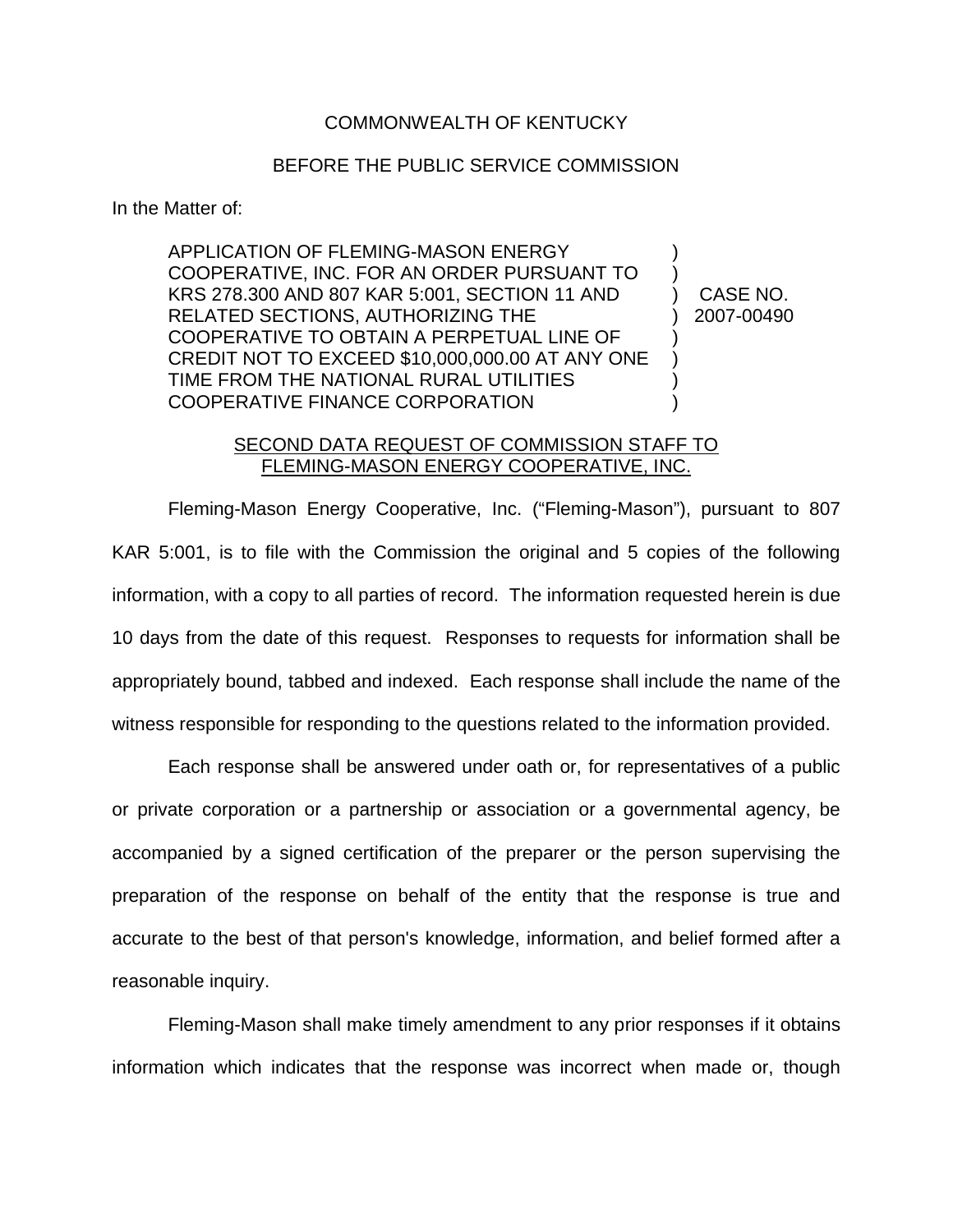correct when made, is now incorrect in any material respect. For any request to which Fleming-Mason fails or refuses to furnish all or part of the requested information, Fleming-Mason shall provide a written explanation of the specific grounds for its failure to completely and precisely respond.

Careful attention shall be given to copied material to ensure that it is legible. When the requested information has been previously provided in this proceeding in the requested format, reference may be made to the specific location of that information in responding to this request. When applicable, the requested information shall be separately provided for total company operations and jurisdictional operations.

1. When was Fleming-Mason's current perpetual line of credit established? Provide a copy of the term sheet and line of credit agreement.

2. Refer to the responses to the Commission Staff's First Data Request dated January 10, 2008, Items 1 and 3. Fleming-Mason noted that it has been utilizing its line of credit to pay its power bills because its revenues had not kept up with increasing power costs. However, the rate increase effective January 1, 2008 should enable Fleming-Mason to better cover the increased power costs. In addition, Fleming-Mason's response to Item 3 indicates that the cost of work plans has been decreasing. Taken together these facts do not tend to support an increase in the line of credit as requested. Provide a further explanation of why Fleming-Mason needs the increase in the line of credit.

3. Has the current line of credit been used in conjunction with the operation of Fleming-Mason's subsidiary, Fleming-Mason Service Corporation ("Service Corp.")?